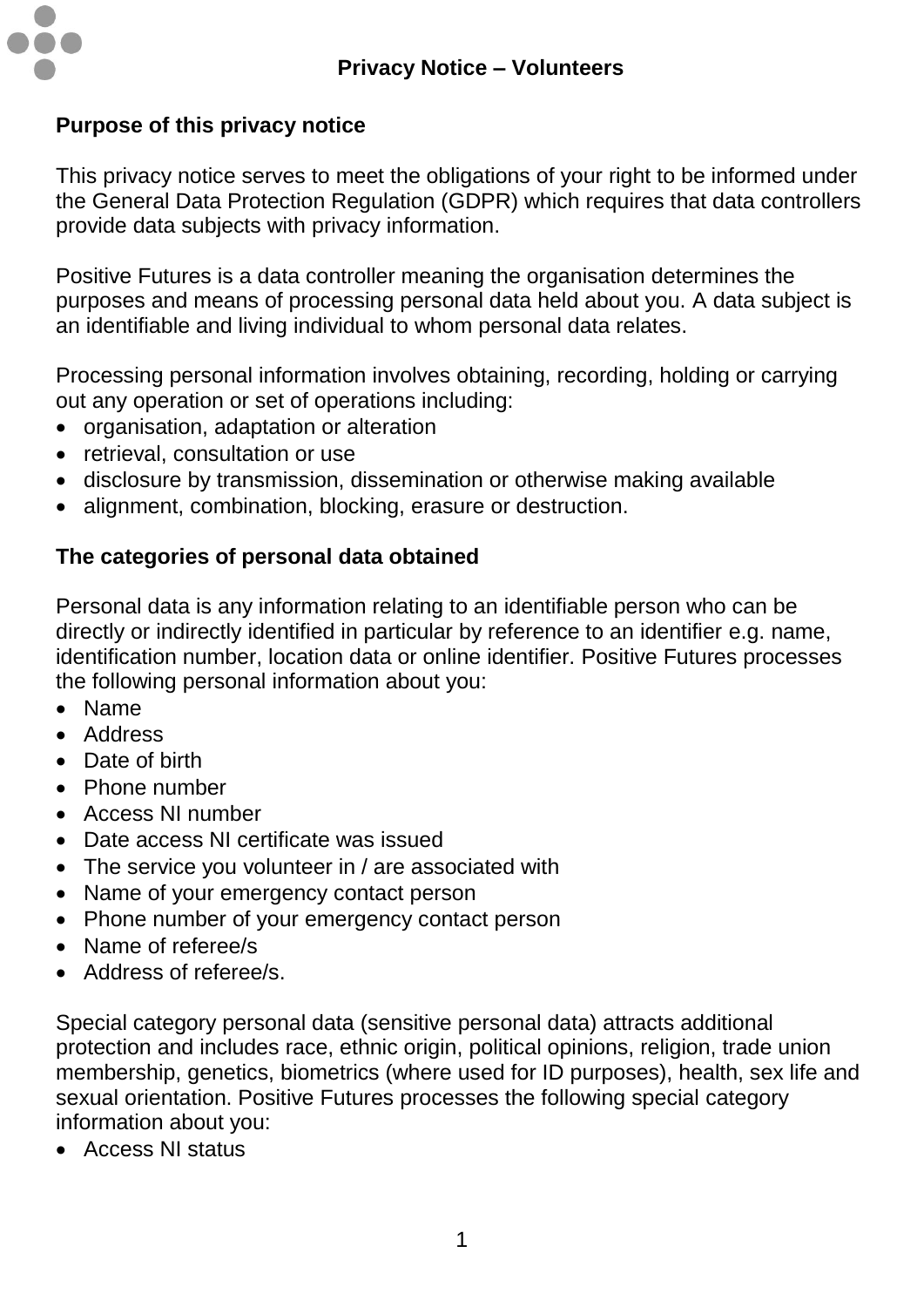

- Declaration (Y/N) of any reason why applicant volunteer should not be allowed to work with adults or children at risk of harm
- Information on your health
- Opinions on your character.

Your data is held securely in files in our offices, on our computer systems and in our archiving facility.

### **The source of the personal data, details of whether individuals are under a statutory or contractual obligation to provide the personal data & the retention periods for the personal data**

We obtain your data from you when you complete our Volunteer Enrolment Form or register your interest through our website. We obtain additional data during the recruitment process and pre-placement checks<sup>1</sup>.

If you volunteer with us, we will obtain more data about you in the course of your volunteer placement.

If the volunteer placement ends, we will hold records that contain your data for no longer than is necessary, as per the retention periods specified in our Records Retention and Disposal Schedule (RRDS).

# **Purposes of processing**

 $\overline{a}$ 

We process information about you to in order to make contact with you during the initial stages of your application to volunteer. The additional information we ask for on your enrolment form allows us to assess your suitability to volunteer within Positive Futures and to ensure your safety for the duration of your volunteering. We also need this information to place you in a volunteer opportunity that matches your availability and that meets your personal goals for volunteering.

### **Lawful basis for processing, the legitimate interests for the processing, the rights available to individuals in respect of the processing & the right to withdraw consent**

Positive Futures process your data for the purposes of legal compliance and because we have a legitimate interest in processing your data in recruiting, managing and developing suitable volunteers.

<sup>&</sup>lt;sup>1</sup> Since you are a volunteer, you are not under any contractual obligations to provide us with your data but you must provide Access NI with the necessary information to enable them carry out the appropriate level of disclosure before we can offer you a volunteer placement in accordance with Part V Police Act 1997.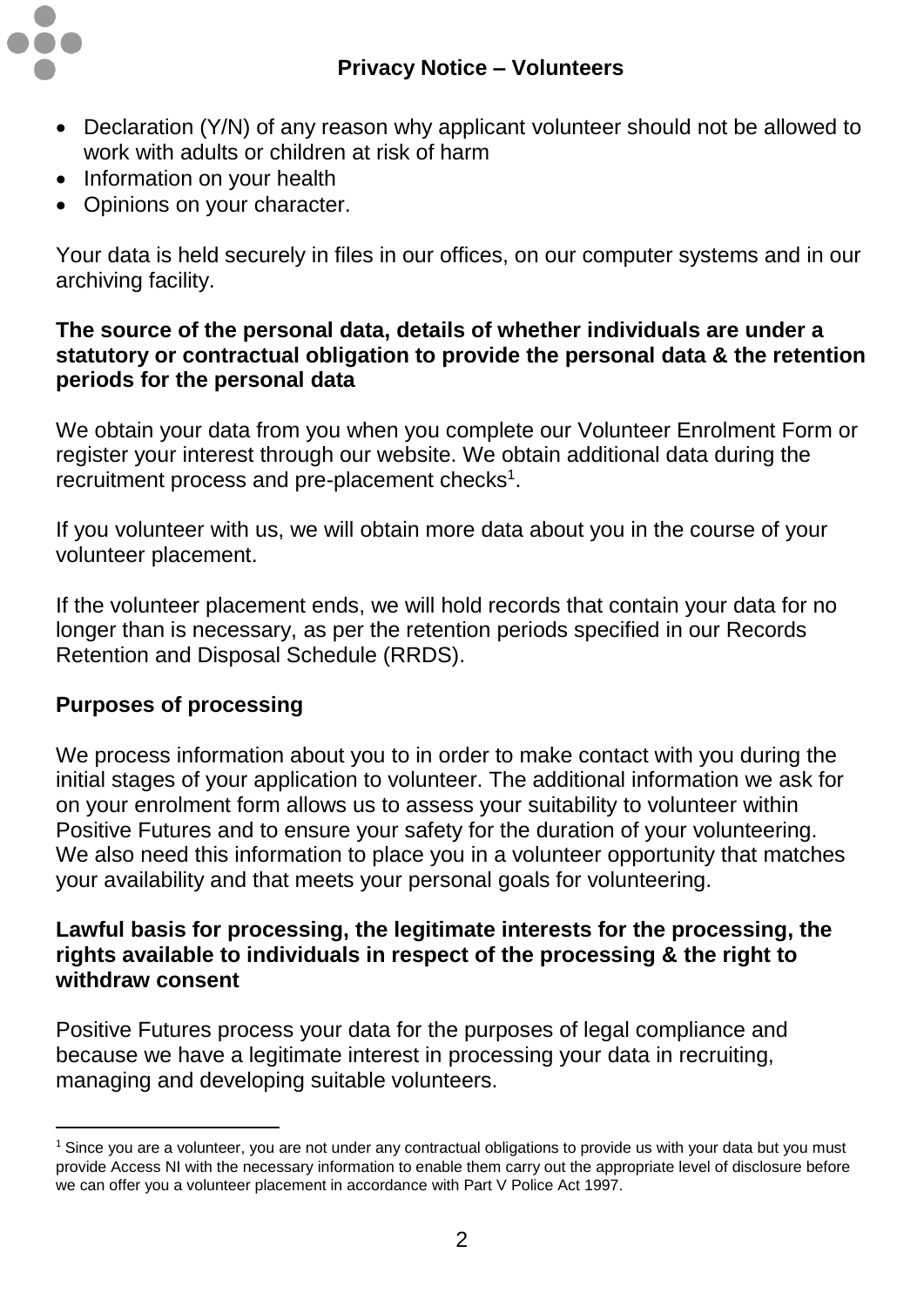

Depending on the purpose and legal basis for processing your data you will have different rights. Under the GDPR, some of your rights are 'qualified' meaning there may be circumstances where some of your rights do not apply.

- You, or where applicable the person who has parental responsibility for you, your next of kin, carer or advocate, may have the right to access to your data. You can do so by submitting a Subject Access Request Form (available on our website) or by speaking to your Volunteer Supervisor
- You may have the right to have your data erased
- You may have the right to have the processing of your data restricted
- You may have the right to have your data rectified if it is incorrect or completed if it is incomplete
- You may have the right to data portability meaning you may obtain and reuse the data we hold about you for your own purposes across different services
- You may have the right to object to your data being processed.

We rely on your consent to be able to process photographic images of you for the purposes of PR & marketing. If you do not sign a Media Consent Form, we will not process images of you for the purposes of PR & marketing.

You have the right to withdraw your consent at any time and you can do so by speaking to your Volunteer Supervisor.

# **The recipients or categories of recipients of the personal data**

Your personal and special category data is shared with the Volunteer Co-ordinator, the Volunteer Supervisor and the relevant Manager as appropriate.

Positive Futures use data processors who are responsible for processing personal data on behalf of Positive Futures such as our training provider.

# **The details of transfers of the personal data to any third countries or international organisations**

Your data is not transferred to any third countries or international organisations.

# **The details of the existence of automated decision-making, including profiling**

We do not process your data for the purposes of automated decision-making, including profiling.